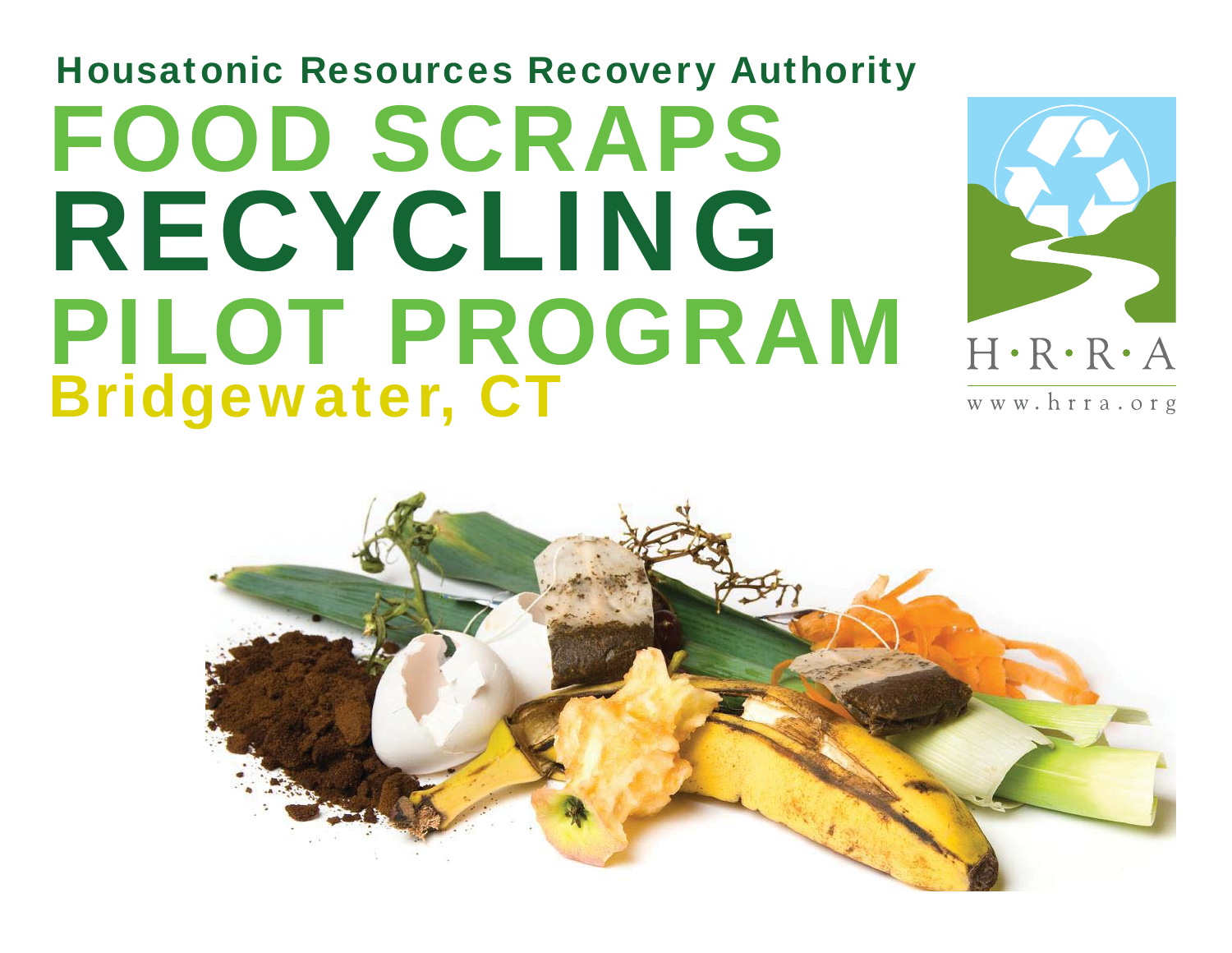# **Inspiration**



## Connecticut Department of Energy and Environmental Protection



Connecticut Department of **ENERGY &** ENVIRONMENTAL **ROTECTION**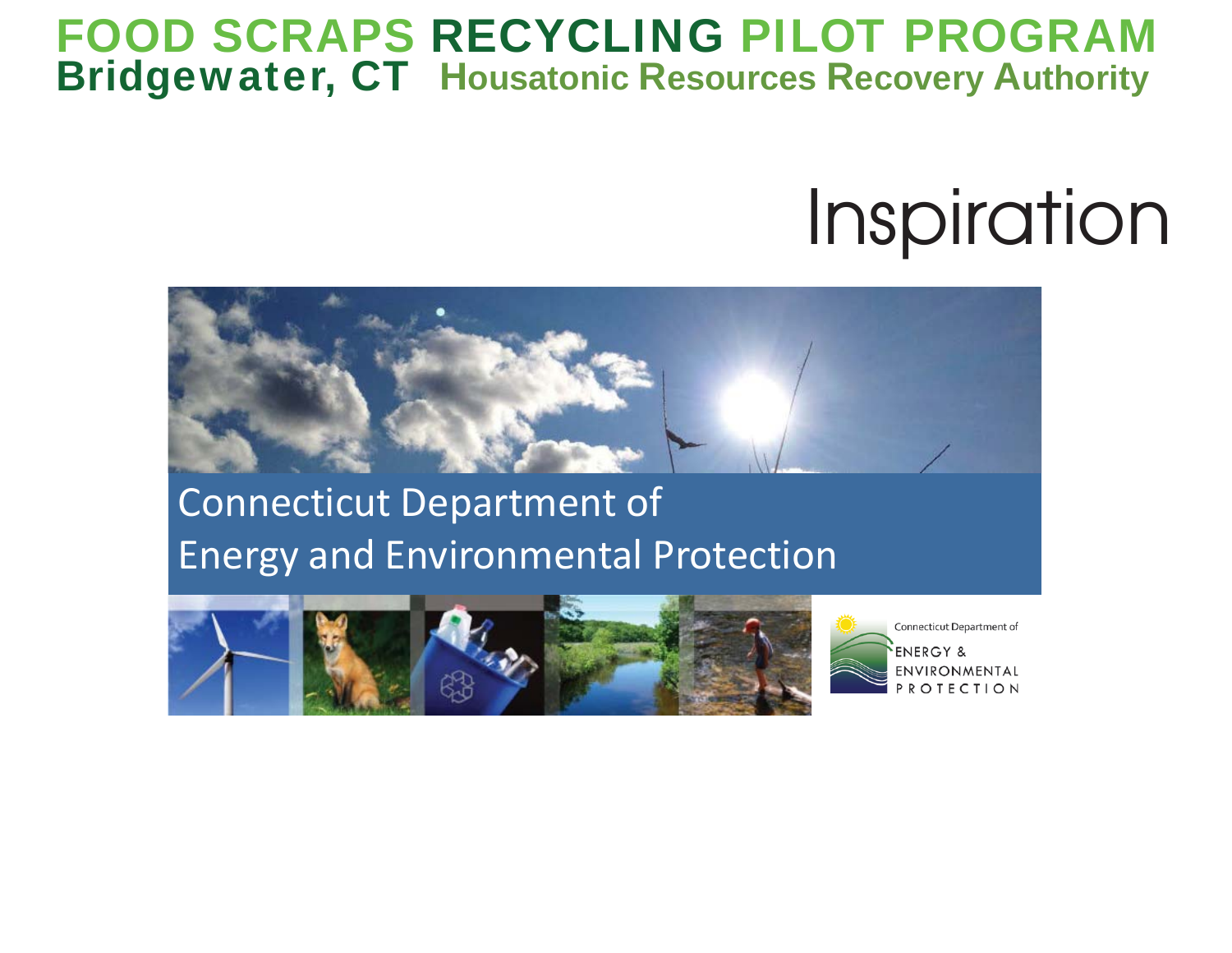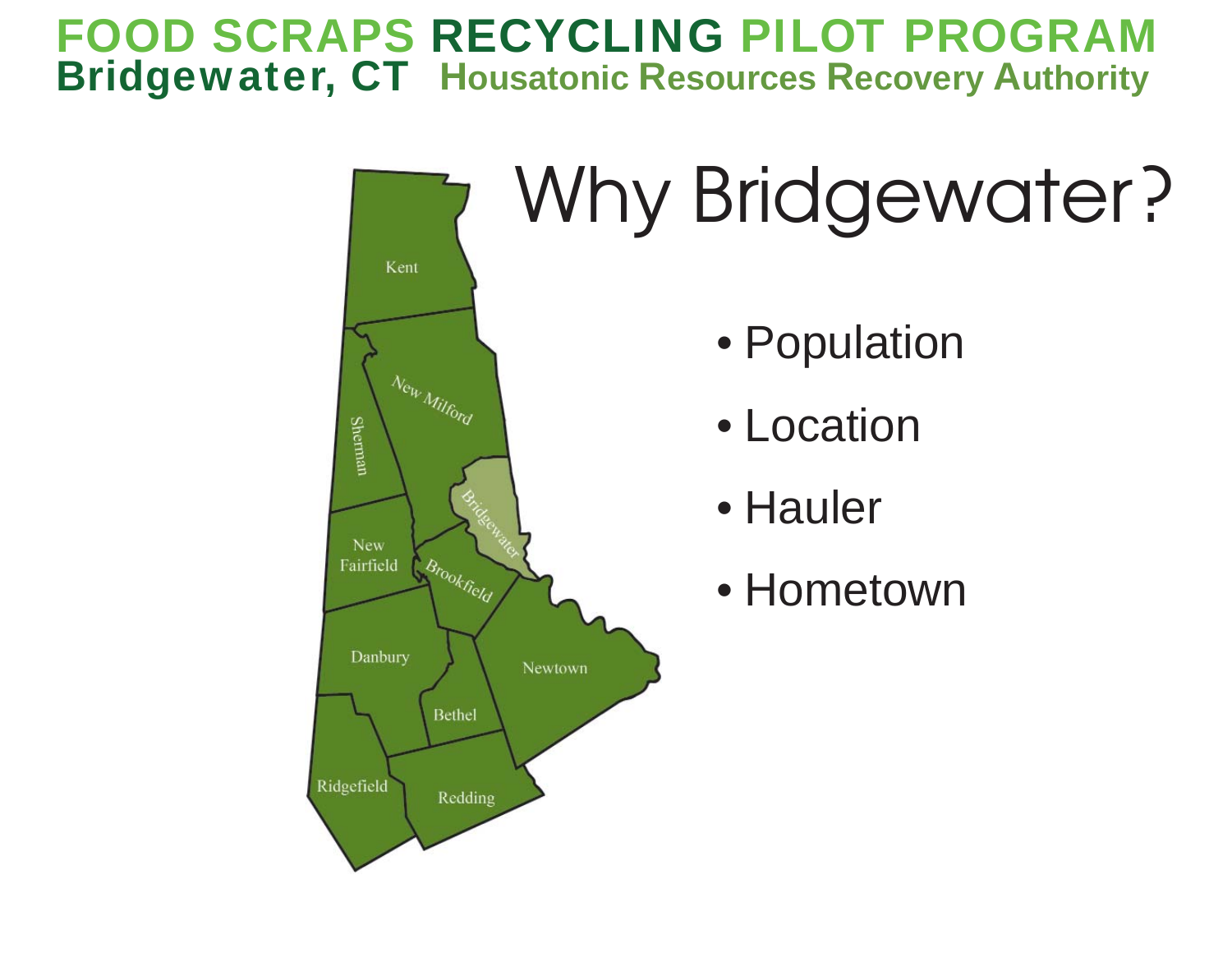# Networking







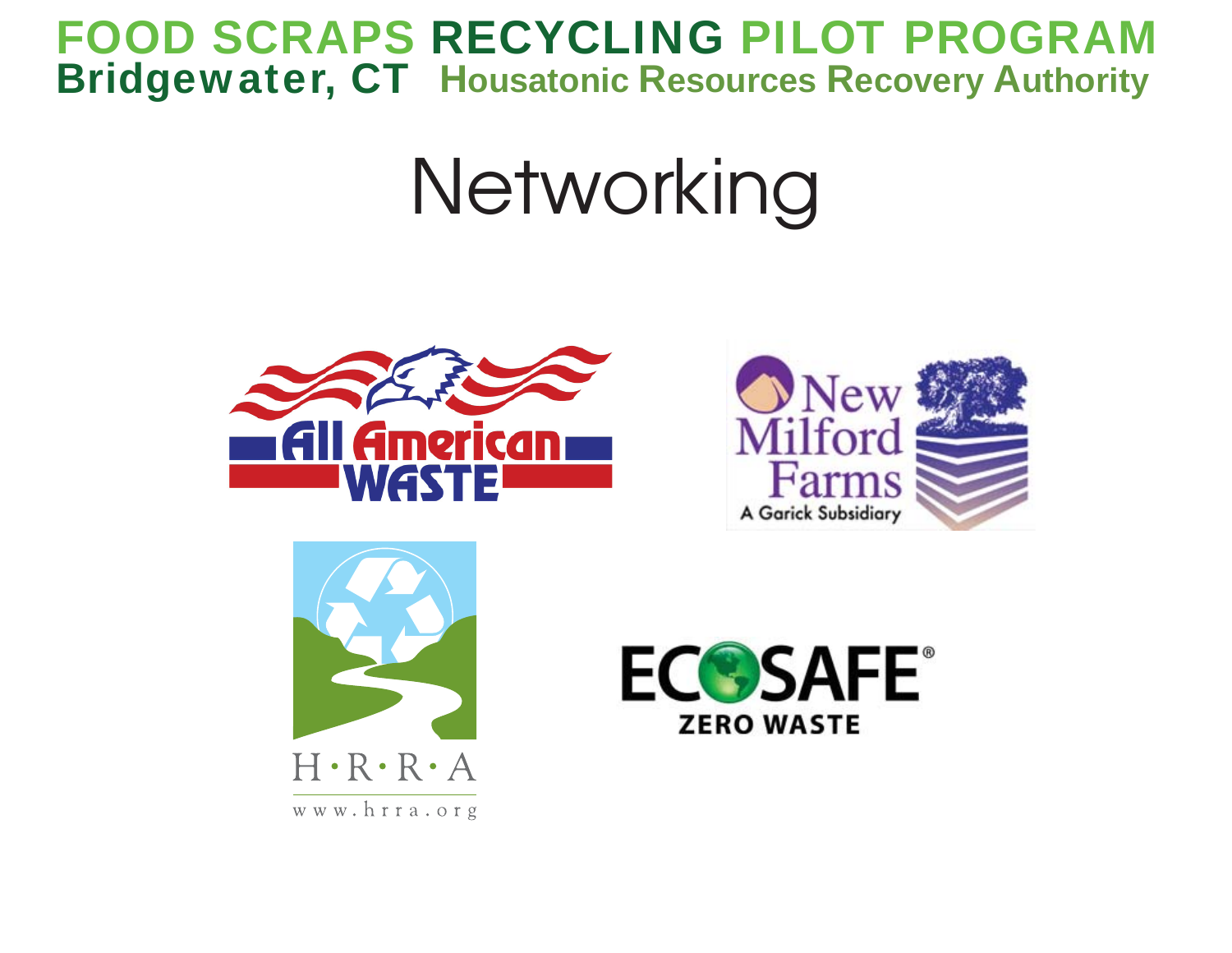# The Program



#### Acceptable Food Scraps for Curbside Pick-up:

Meat, Poultry (bones also) Fish (including shellfish) Dairy Products Flower & Vegetable Garden Waste Houseplants & Flower Bouquets Fruits & Nuts (including pits) Vegetables \*\*Remove bands and ties\*\* Bread, Pasta & Grains Sauces, Soup & Gravy Coffee Grounds & Filters Tea Bags Paper Towels & Napkins Egg Shells Plate Scrapings

- **6 month residential organics** (food scrap) **curb-side pilot program**
- **AAW Curbside bin**
- **Supply residents with:** Kitchen collection bin
	- 6 months of bags
	- Information & magnet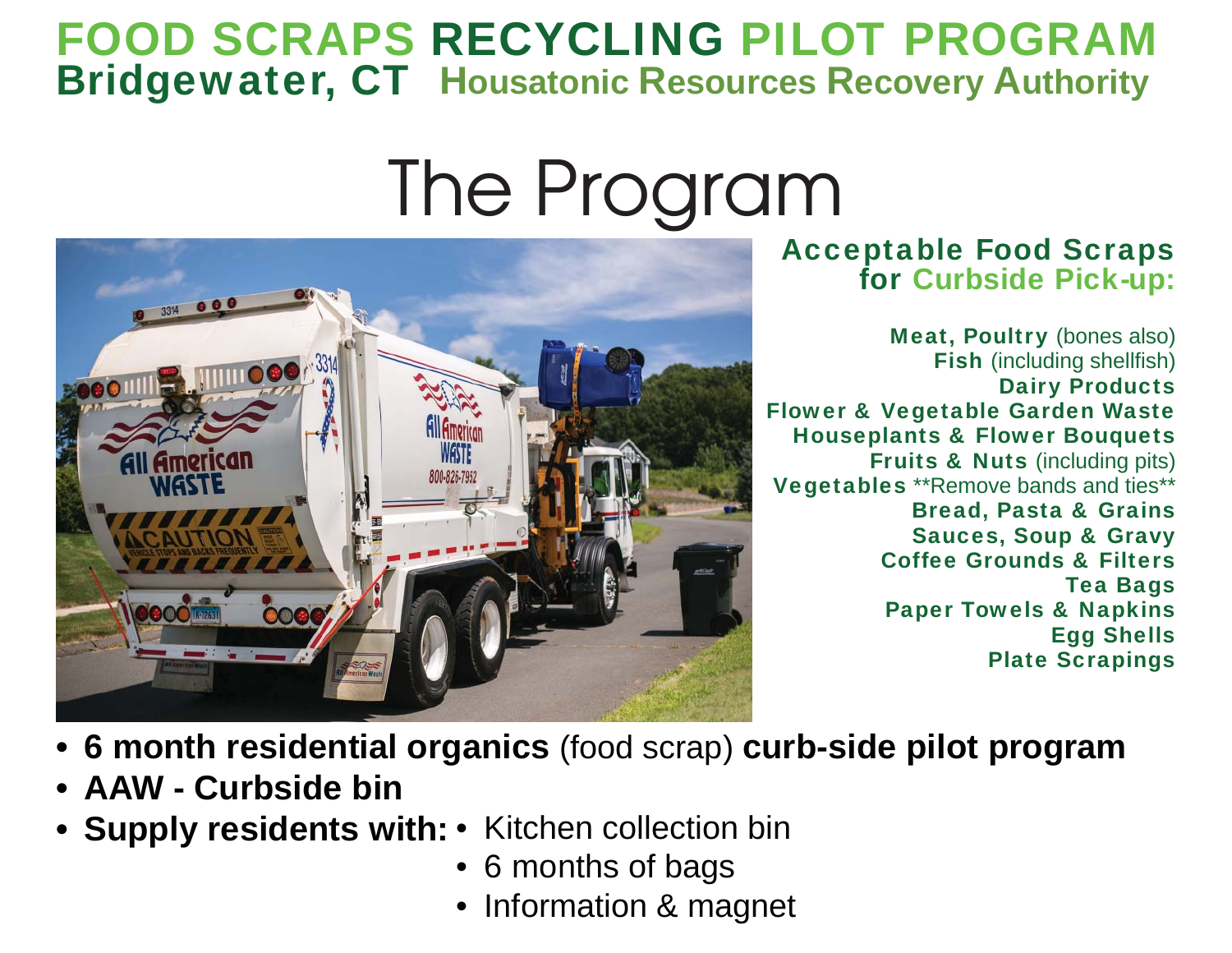## Data



- Bridgewater Fair
- Survey Monkey
- HRRA Website
- Word of mouth
- Town Newsletter
- AAW Invoices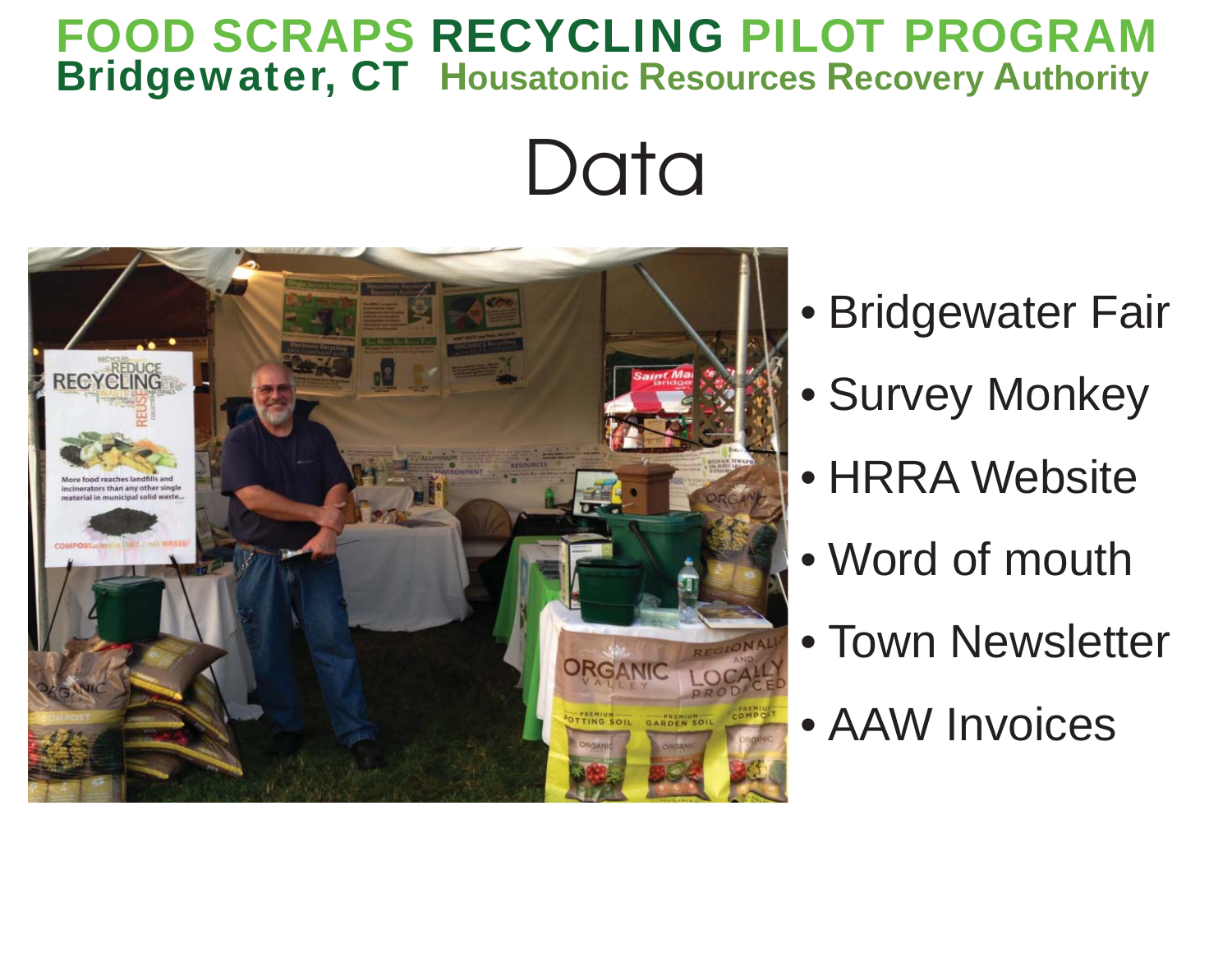Survey Says

- Do you recycle at home?
- **If you don't recycle at home, why not?**
- Do you compost organics (food waste) at home?
- **If you don't compost organics, why not? (Select all that apply.)**
- **Would you be interested in a once a week organics (food waste) curbside pick-up program?**
- **Would you be willing to purchase an organics compost collection bin for \$25-\$45?**
- **Would you be willing to pay for the pick-up service?**
- Who is your trash hauler?
- **Do you use a cart on wheels for your trash and/or recycling?**
- **How much do you pay for trash pick-up now?**
- How do you pay for your waste disposal now?
- Would you be interested in saving money and reducing trash, **i.e. paying for the volume of trash you throw away rather than a set fee?**
- Would you be interested in participating in a pilot program for 6-12 months for organics (food waste) curbside pick-up starting in July 2014?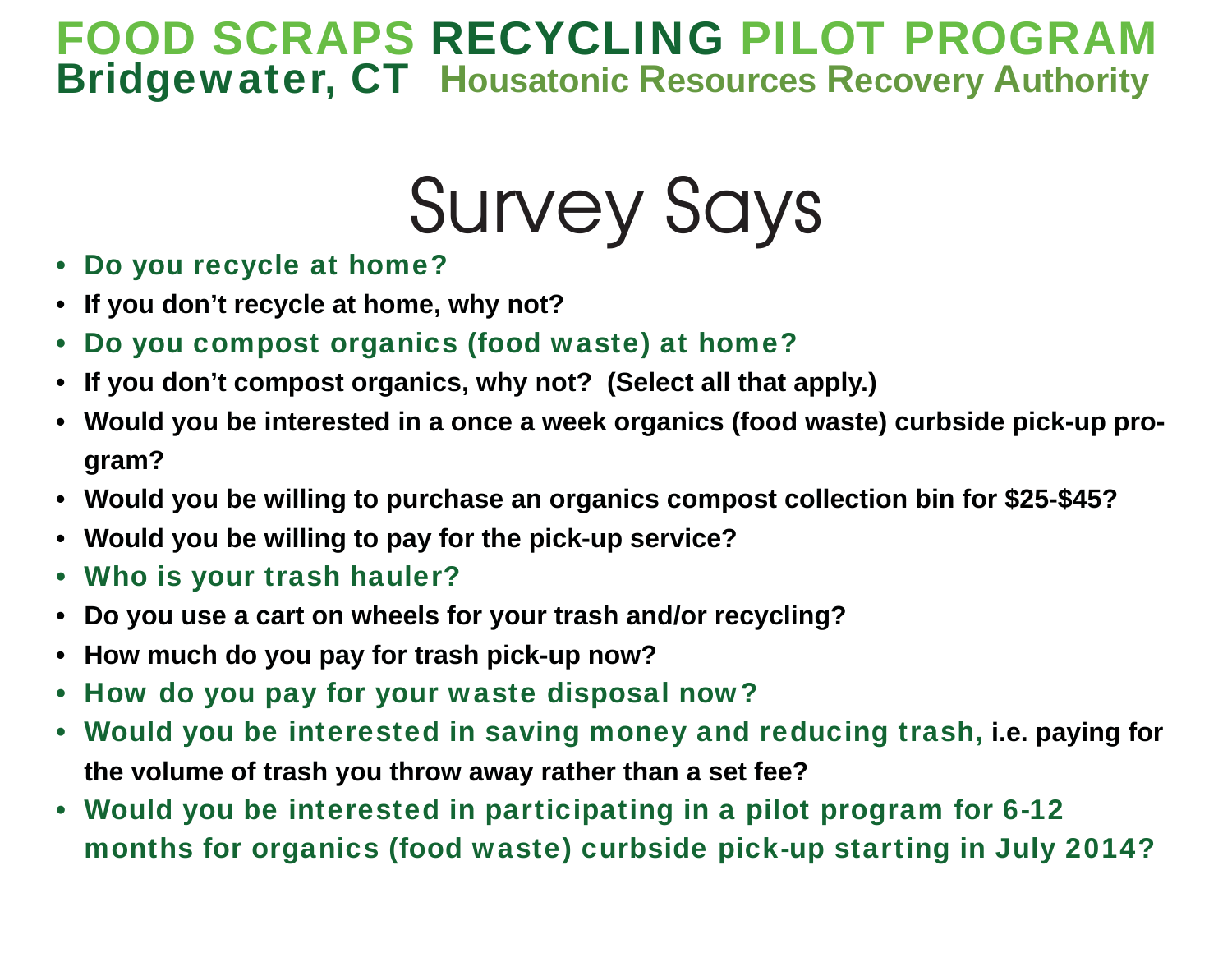

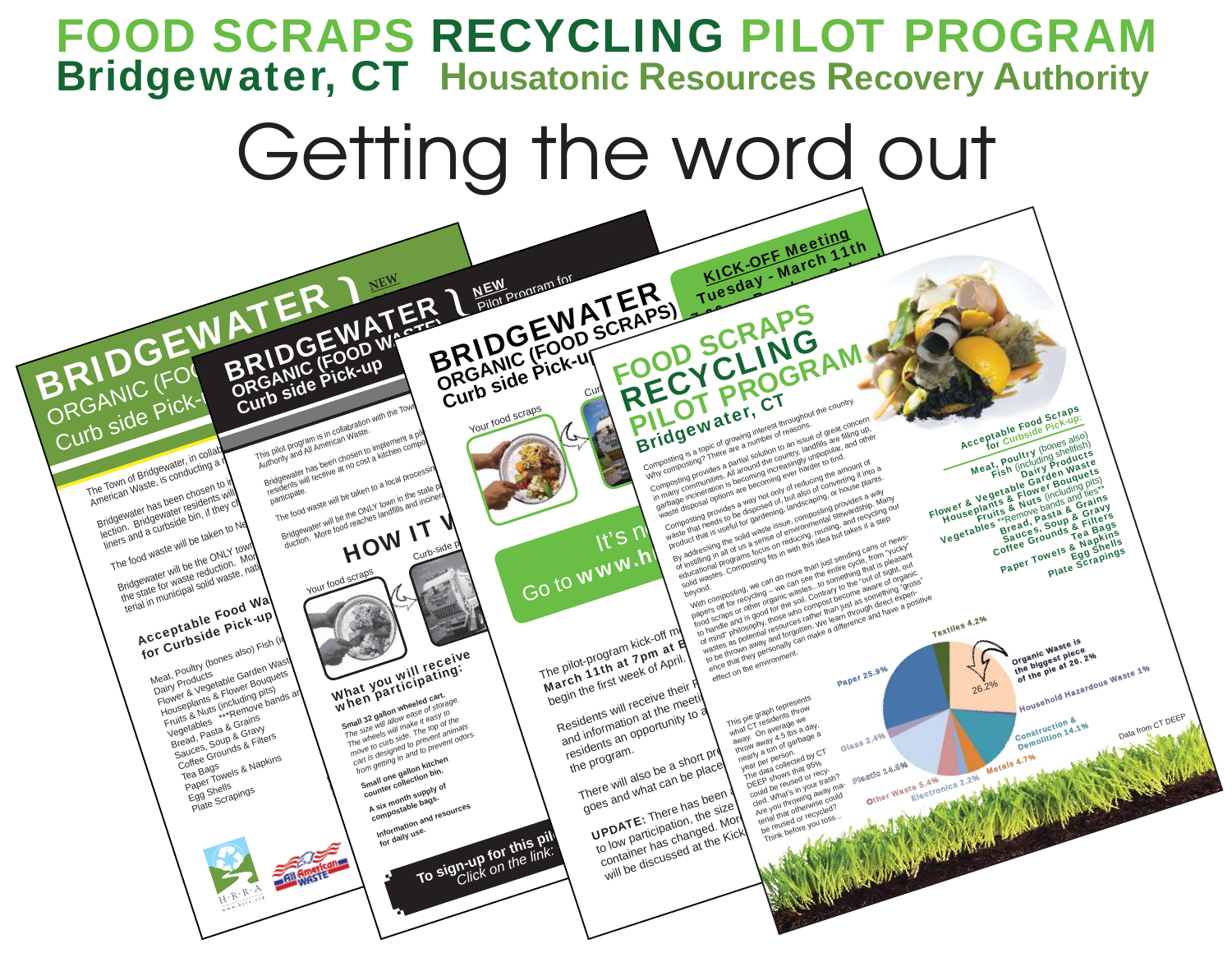## Next Steps

- **Kick off meeting March 11th at Burnham School**
- **Program begins fi rst week in April**
- **Future expansion to other towns**